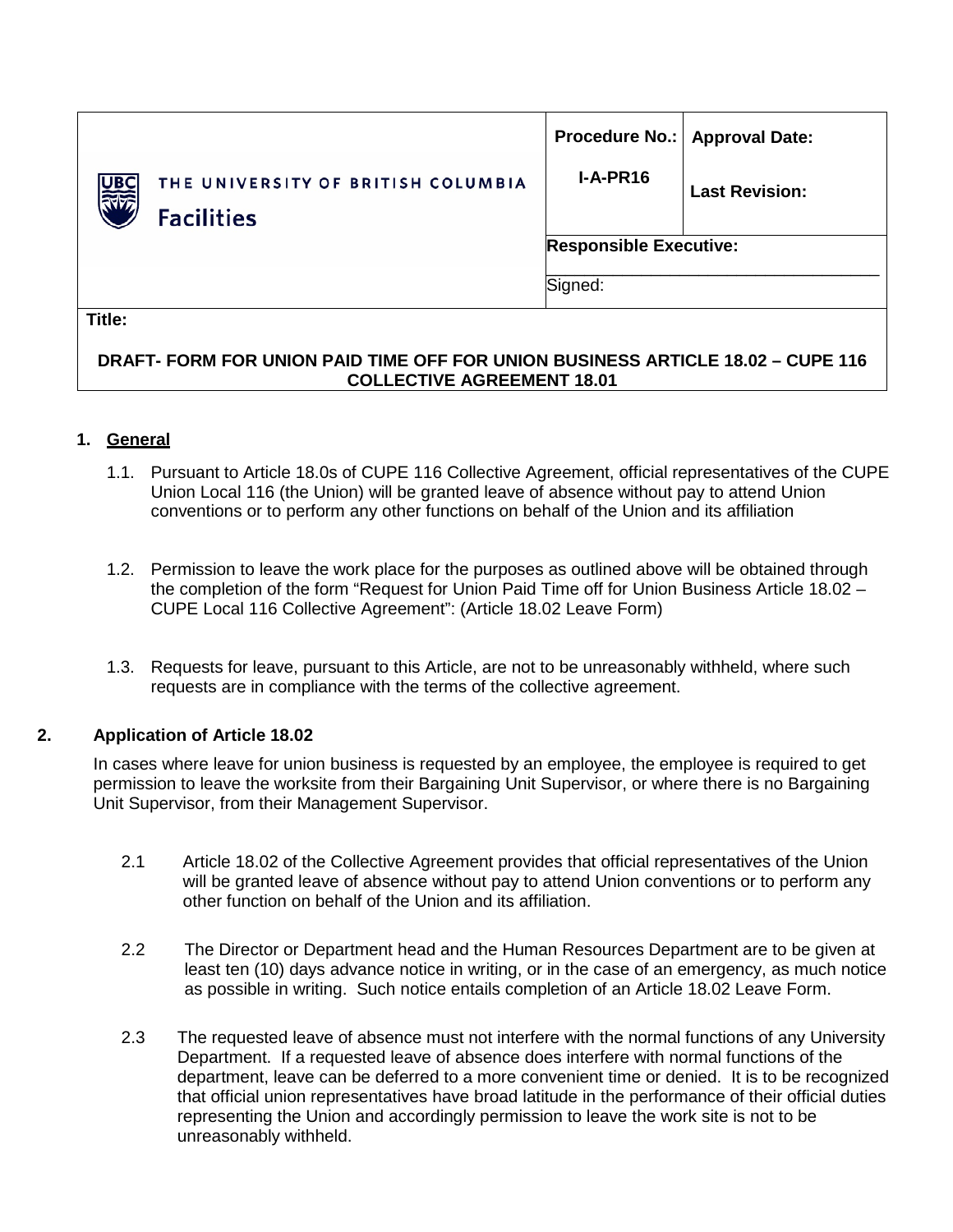### **PROCEDURE:**

#### **1. General**

- 1.1. An employee requesting leave of absence without pay to serve in her/his capacity, as a Union representative must obtain approval from the Bargaining Unit Supervisor.
- 1.2. The Bargaining Unit Supervisor is required to complete the Article 18.02 Leave Form prior to the start of the unpaid leave of absence, except in the case of emergencies, and where the Bargaining Unit Supervisor is not available. In the event that the employee does not have a Bargaining Unit Supervisor, approval form the immediate Management Supervisor will suffice(See Appendix A).
- 1.3. An employee requesting leave of absence without pay must specify on the form the duration of the leave to the extent reasonably possible.
- 1.4. An employee requesting leave of absence without pay is to provide a brief explanation for the absence. For absences of relatively short duration, very little detail is required.
- 1.5. One copy of the completed form is to be given to the employee. The remaining Department and Human Resources copies are to be immediately forwarded to the Management Supervisor.
- 1.6. An employee is to retain the approved employee copy of Article 18.02 Leave Form to verify that they have approval to leave the work site in order to perform union business.
- 1.7. It is the Bargaining Unit Supervisor's responsibility to ensure that the form is properly completed prior to approving the leave of absence. Upon completion of the leave form, the actual time taken should be reported to the Management Supervisor and recorded n the bottom of the Article 18.02 Leave Form.
- 1.8. The Department copy is to be kept by the individual manager, the Human Resources copy is to be sent to UBC, Human Resources, and a copy sent to LBDS, Human Resources Assistant.
- 1.9. The employee copy is to be stapled to their time card and submitted to the manager for approval.
- 1.10. The time card coding for Union Paid Leave is: U
- 1.11. It is the Management Supervisor's responsibility when approving time cards to ensure that they are coded properly.
- 1.12. Article 18.02 Leave Forms will be kept in the Shops. Additional forms can be obtained through Facilities, Staff Records and Payroll.

#### **3 Management Rights and Responsibilities**

3.1. Management has the right to clarify the role of the employee(s) involved in a grievance procedure.

3.2. It is the responsibility of the Management and/or Bargaining Unit Supervisor to ensure that any employee away from the worksite for union business must complete an Article 18.02 Leave Form prior to the employee leaving, or 3.3. disciplinary action against the Bargaining Unit Supervisor may result.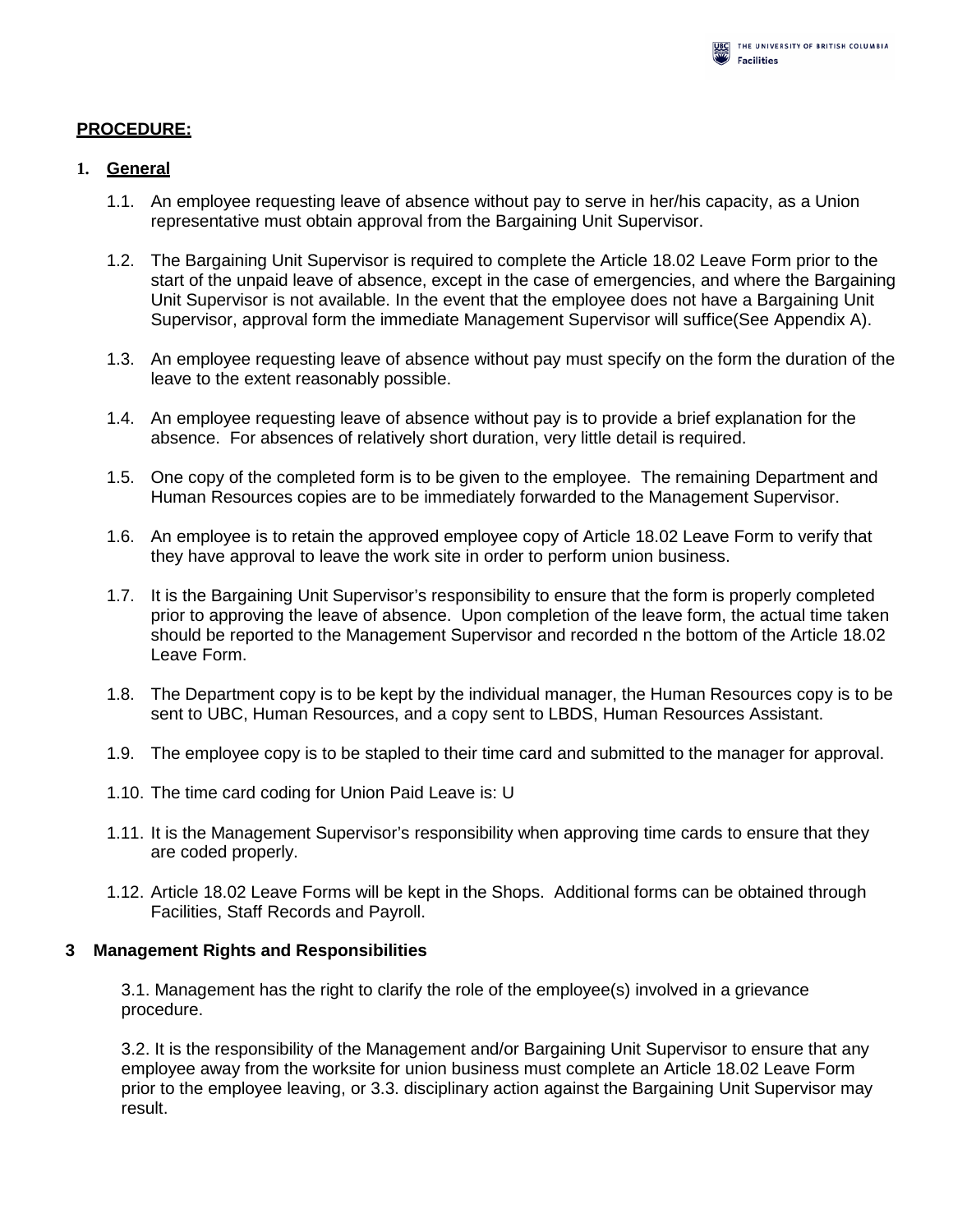3.4. A Management Supervisor is required to ensure that the employee(s) has the written approval of their Bargaining Unit Supervisor or Management Supervisor prior to agreeing to an unscheduled meeting.

3.5. A Manager should be cautious of engaging in informal, unscheduled discussions regarding union business without first establishing that the employee has obtained permission to be away from the work place on union business. Impromptu discussions should be kept to a maximum of a few minutes in length. Employees must be instructed to obtain approval by way of Article 18.02 Leave Form and schedule a time to meet.

3.6. Any unauthorized leave(s) from the worksite for union business may result in disciplinary action.